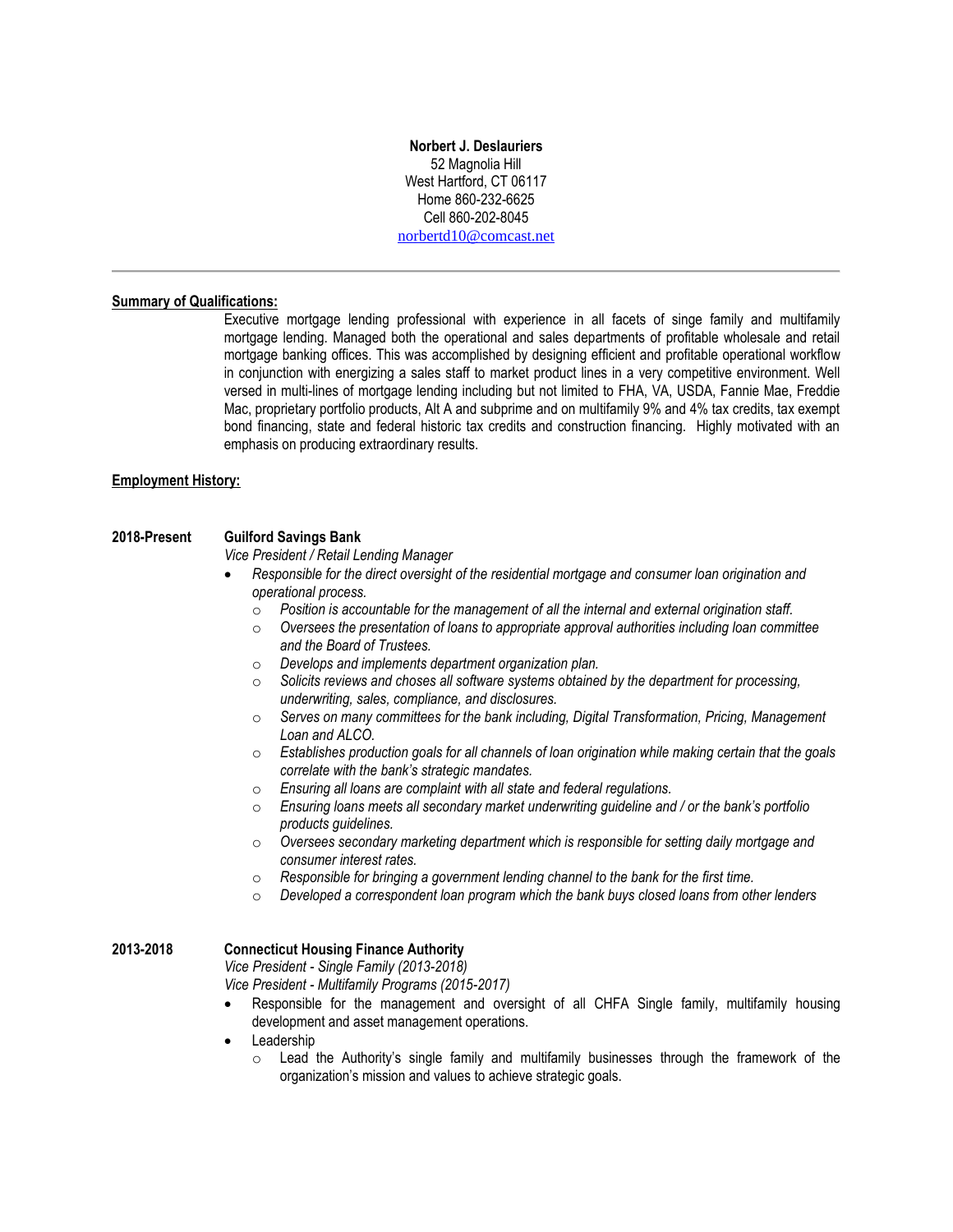- $\circ$  Leads staff to execute strategic plan goals and implements activities in support of CHFA's mission while ensuring smoothly integrated operations and implementation of effective management systems.
- Strategic / Business Planning and Program Development
	- Identified affordable housing program opportunities, including recommending improvements and/or enhancements to existing single family programs, as well as evaluating and developing new loan products.
	- o Evaluates current business practices and makes recommendations to support and pursue continuous improvement and best practices.
- **Loan Production Oversight** 
	- $\circ$  Ensure continuous improvement in our service to CHFA's partners and homebuyers, while maintaining high quality loan standards.
- Special Programs / Foreclosure Mitigation Program Oversight
	- Direct, manage and administer CHFA's homebuyer education program, including relationships with non-profit agencies.
	- o Focus on leveraging CHFA resources and tools to maximize affordable housing creation and preservation.
- Community Outreach
	- $\circ$  Stay apprised of industry and market trends and regulatory requirements that might impact the CHFA's single family lending activities, including direct interaction with key stakeholders and customers.
	- $\circ$  Reinforced CHFA as a key player in multifamily development in Connecticut through business development, outreach and relationship management with housing partners.

## *Interim Executive Director (2014-2015)*

- Responsible for oversight and management of the entire organization, including, in consultation with the Board and Chief Financial Officer, management of the assets, liabilities and investments of the organization. Implements plans and procedures to achieve policy goals established by the Board of Directors. Exhibiting exemplary leadership qualities, responsible for the development and execution of policies and programs to achieve strategic goals and objectives. Responsible for impact/results, including creation of affordable housing opportunities.
- Advanced the mission and leveraged new opportunities for affordable housing, created collaborative working relationships with state agencies and officials, including the Secretary of the Office of Policy and Management, State Treasurer and the Commissioners of Economic and Community Development, Banking and Housing.
- Represented CHFA in building strong relationships with the Executive and Legislative branches of State and Federal government and national organizations, including the National Council of State Housing Agencies to establish CHFA as an expert partner.

## **Connecticut Housing Finance Authority – Continued**

*Vice President – Single Family Programs* 

- Responsible for the direct oversight and administration of all aspects of the single-family mortgage program, from initial reservation through loan securitization of single family first and second mortgage loan production, and Special Programs, such as EMAP.
- Responsible for all homebuyer education activities, foreclosure mitigation counseling programs, single family related program development, and is actively involved in loan financing structures.
- Directed and actively participated in divisional and Authority-wide strategic and business planning; represented CHFA with partners in the real estate, mortgage lending, housing counseling, foreclosure prevention, and nonprofit housing provider community to assess market needs and promote CHFA programs.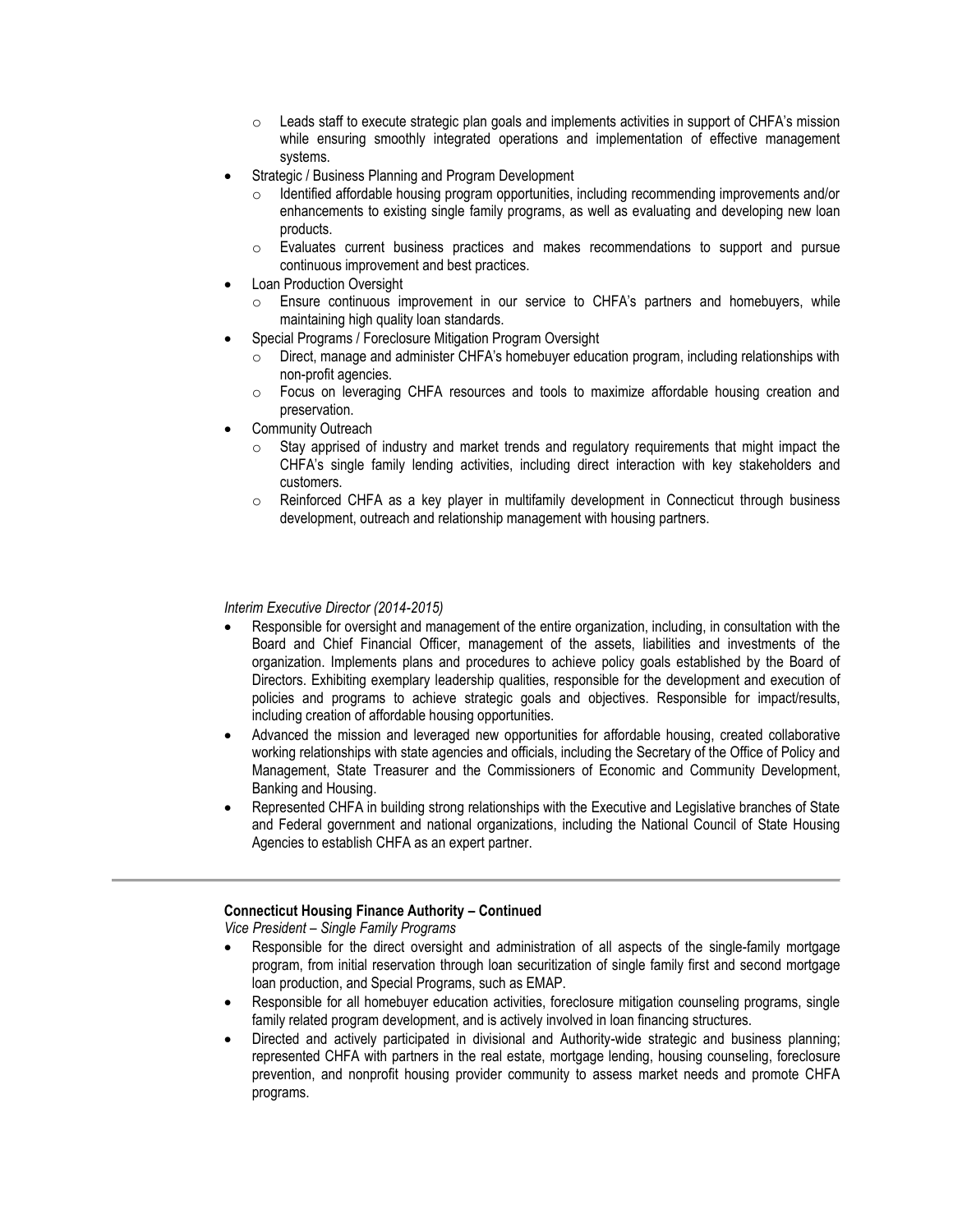• Increased single family loan production each year for 5 consecutive years, from 1445 loans for \$248mm in 2012, to 3206 loans for over \$511mm in 2018.

# **2007-2012 M & I Bank**

*Wholesale Account Executive –Connecticut*

- First Account Executive for M&I Bank in the Northeast.
- Develop, train and maintain a network of mortgage brokers in accordance to company policies and procedures to ensure monthly production goals is met.
- Conduct ongoing workshops to current clients to ensure that the company's lending programs are understood and properly marketed to their customers.
- Maintain a complete understanding of company's multiple underwriting guidelines, products and pricing.
- Monitor competitive pricing, products and marketing strategies. Keeps educated of state and federal lending laws.
- Production has increased ahead of planned goals. #3 producing A/E in the region for 2009. # 1 producing A/E in the region for June 2010.

## **2004-2007 Expanded Mortgage Credit**

*Regional Vice President – Northeast Group*

- Created the Northeast Group for EMC which consisted of all the states from Maine to Delaware giving EMC a footprint in the region. Final decision maker on all issues involving the office including but not limited to strategic planning, operations, sales, marketing, recruiting, training and facilities.
- Directed the inside operations staff in the processing, underwriting and funding of mortgage loans to ensure conformity with the company's underwriting and compliance policies, adhering to all federal and state lending laws and at the same time providing the best possible customer service to our clients. All loans given an underwriting decision within 24 hours.
- Directed the entire external sales staff in the marketing of EMC's products to the broker community.
- Office was profitable within the first 4 months and turned a profit in each of the following years.
- First full calendar year office originated over \$120 million of volume.

# **1997-2003 Mortgage Lenders Network USA, Middletown, CT**

*Regional Sales Director of Affinity Relations Northeast*

- Led first sales team in the marketing of a new product line for the company validating the viability of the program.
- Successfully acquired first 30 customers for the Mortgage Affinity Program through strategic target marketing, aggressive follow up and face-to-face presentations.

#### Project Manager

Created the Mortgage Affinity Program from inception to a revenue producing department.

- Presented concept for new product to senior management and convinced them of the benefit to the company to create this program.
- Directed implementation of the department. Developed sales plan, budget, marketing materials, program website, job functions and descriptions, salary and incentive plans, pricing and products. Also recruited, hired and trained entire staff of the Mortgage Affinity department. Department was operational within 90 days.
- Designed the operational workflow process for the Mortgage Affinity department that produces a loan decision in 4 hours, which is half the time of any other operational group in the company.

# *Corporate Underwriting Manager*

Directed the underwriting of 50% of the company's loan production.

- Developed training manuals that were adapted companywide in the areas of credit grading and appraisal review.
- Created standard income analysis worksheets, appraisal review forms and Net Tangible Benefit (NTB) worksheets used on every loan underwritten, which increased the consistency of underwriting decisions company wide.